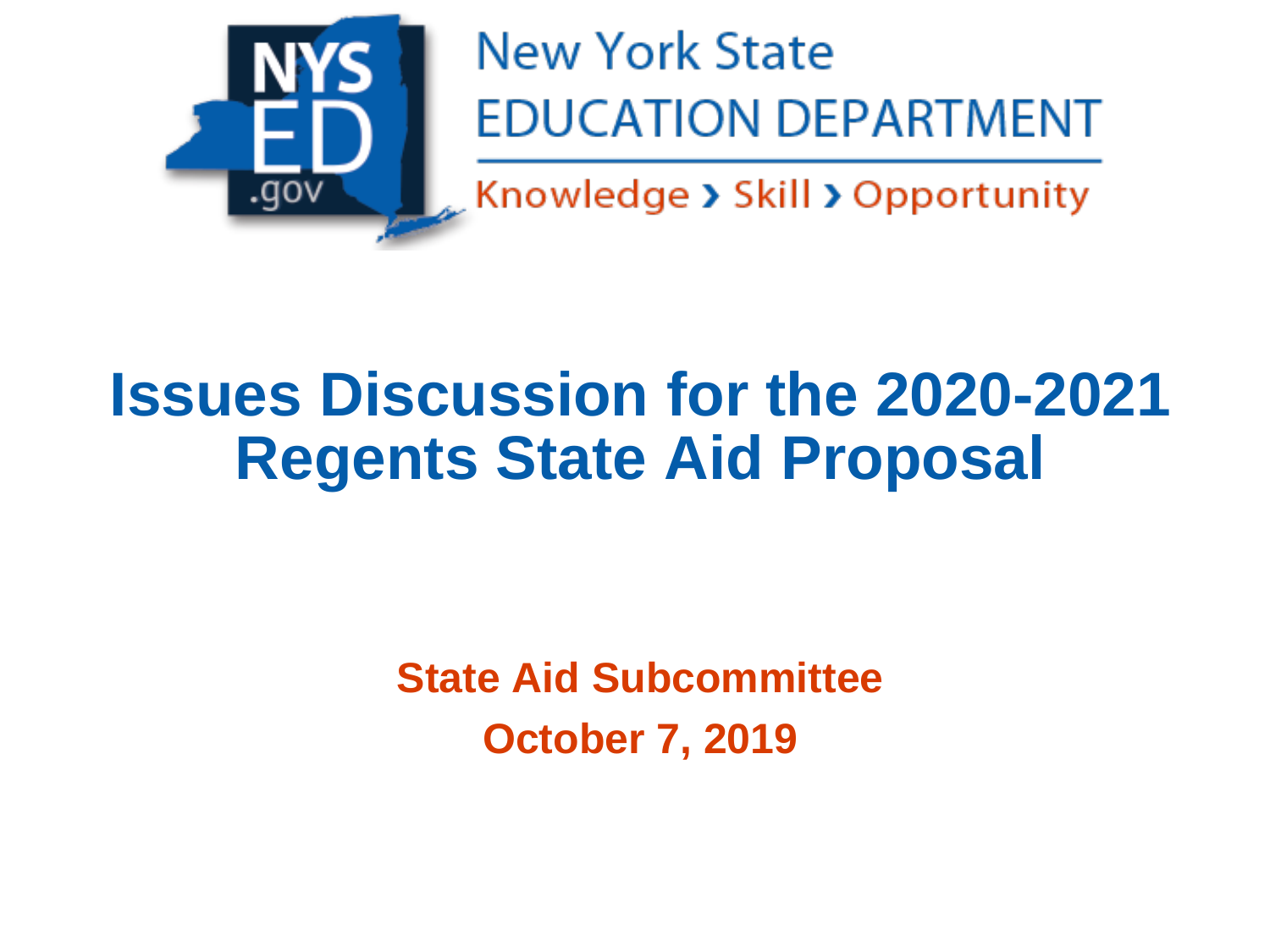#### **Overview**

**Topics for consideration in the 2020-2021 Proposal:**

- **Should there be a recommended process for reviewing the Foundation Aid Formula?**
- **Should the Board continue inclusion of specific program initiatives and aid "setasides?"**
- **Should the Board advance proposals for improved financial technical assistance of and management in school districts**

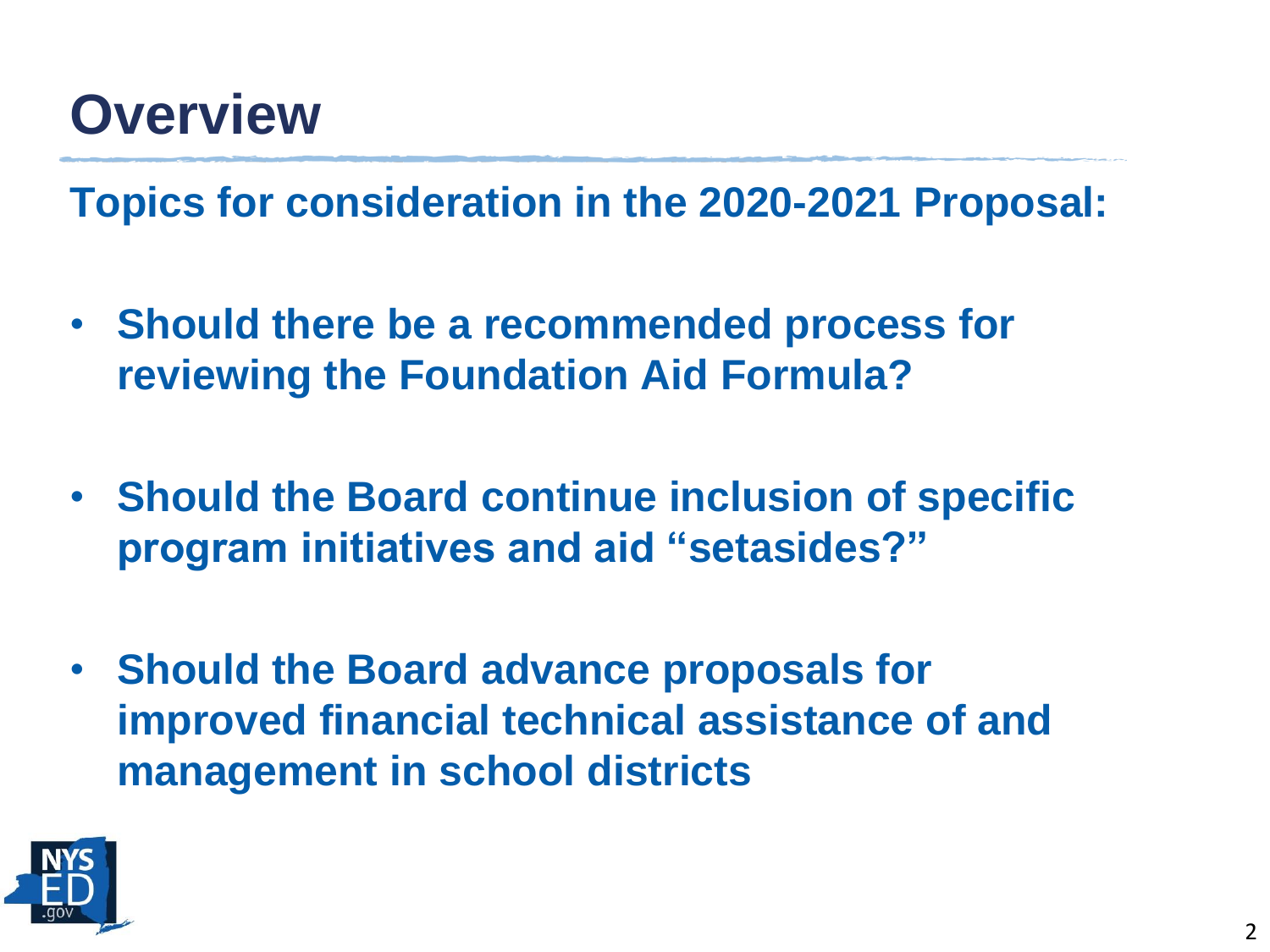### **Foundation Aid Review**

- **The Senate Education Committee has announced a series of roundtable discussions statewide to consider revisions to the Foundation Aid formula.**
- **SED could potentially complement that work with a staffing request for research, similar to work done in the early 2000s.**
- **Staffing request would cover specific topics and a set timeframe for producing a report.**

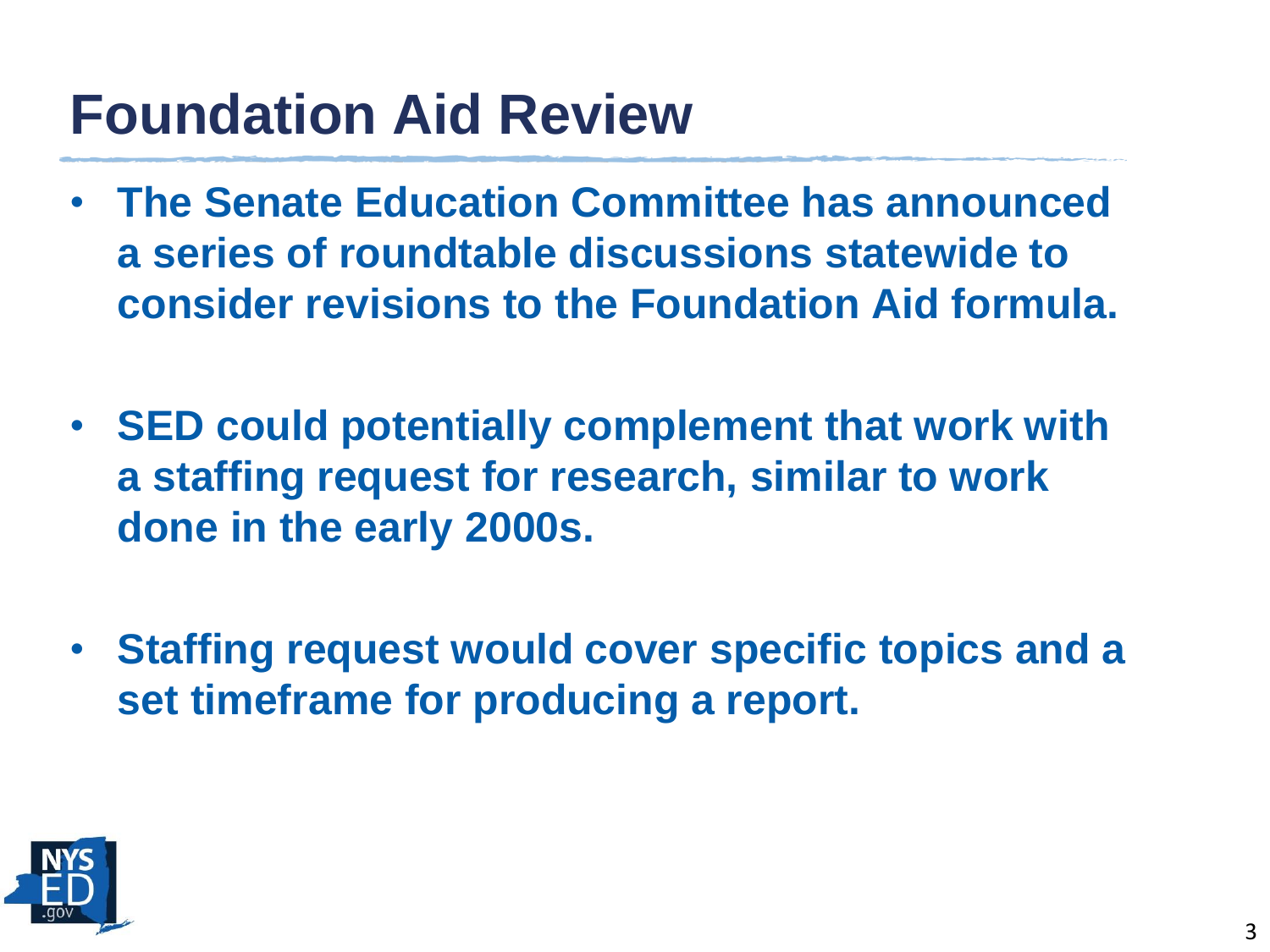## **Specific Initiatives and Setasides**

**Proposals in recent years have included funds for specific initiatives, such as support for English Language Learners and Career and Technical Education.**

• **Should the 2020-2021 Regents Proposal continue this practice, or instead focus on a broader theme?**